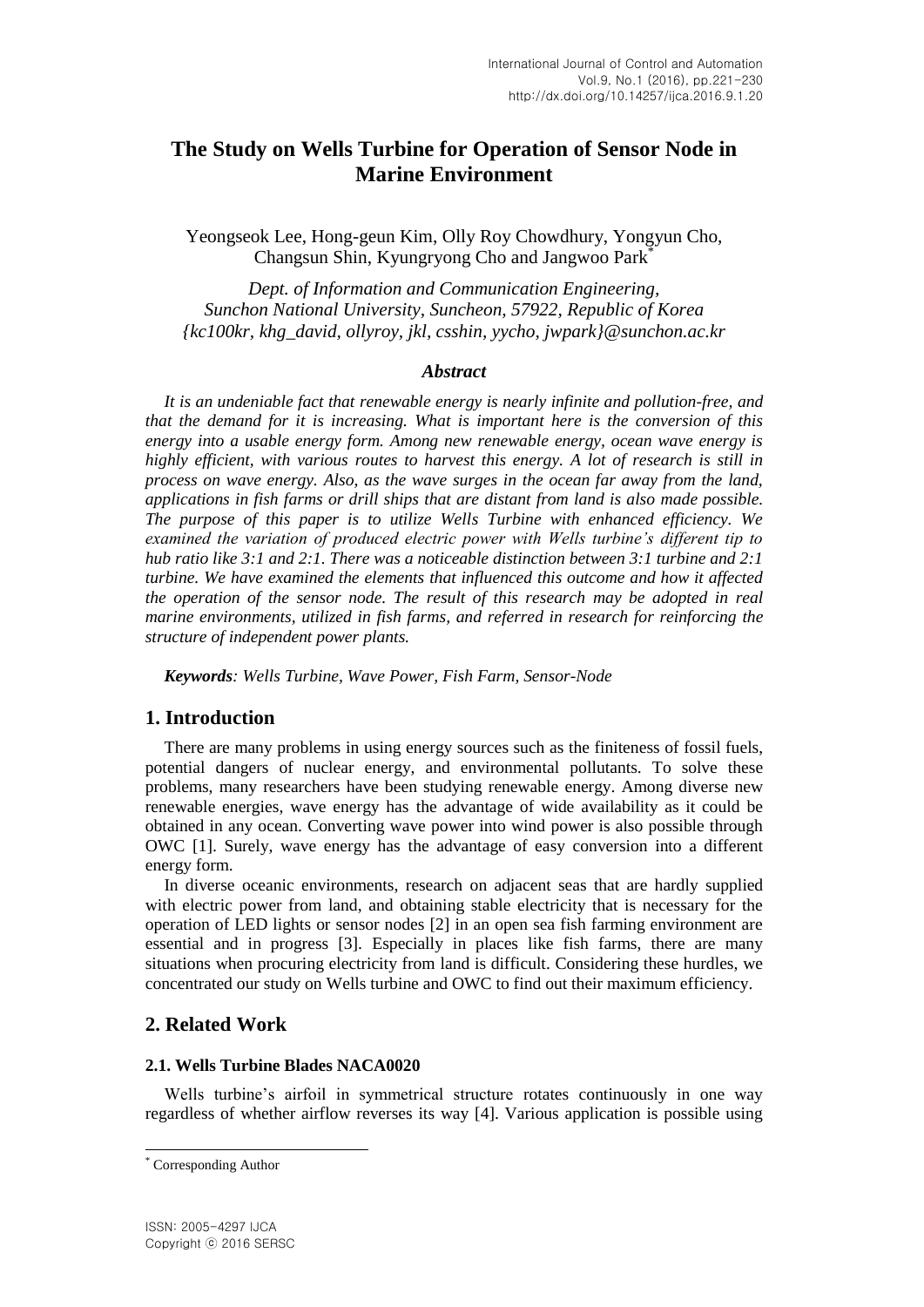this fact, especially available with methods using general OWC, and is usable in environments where wind direction changes frequently.



**Figure 1. The Concept of Wells Turbine**

Among the rest, NACA0020, which is being used most frequently for experiments and research and is known for its good efficiency, has a 5:1 horizontal to vertical ratio [5][6]. We have measured solidity and the generated electric power by changing the length, weight of wing and the existence of blade support. Through solidity, we could figure out torque and rotational velocity of turbine [7] and through electric power, the optimum wind speed of turbine.

# **3. OWC (Oscillating Water Column)**

OWC (Oscillating Water Column) is a technology generating wind power using the rise and descent of water as a wave surges. A lot of research has been done about OWC in order to design a more efficient model [8].



**Figure 2. Concept of OWC**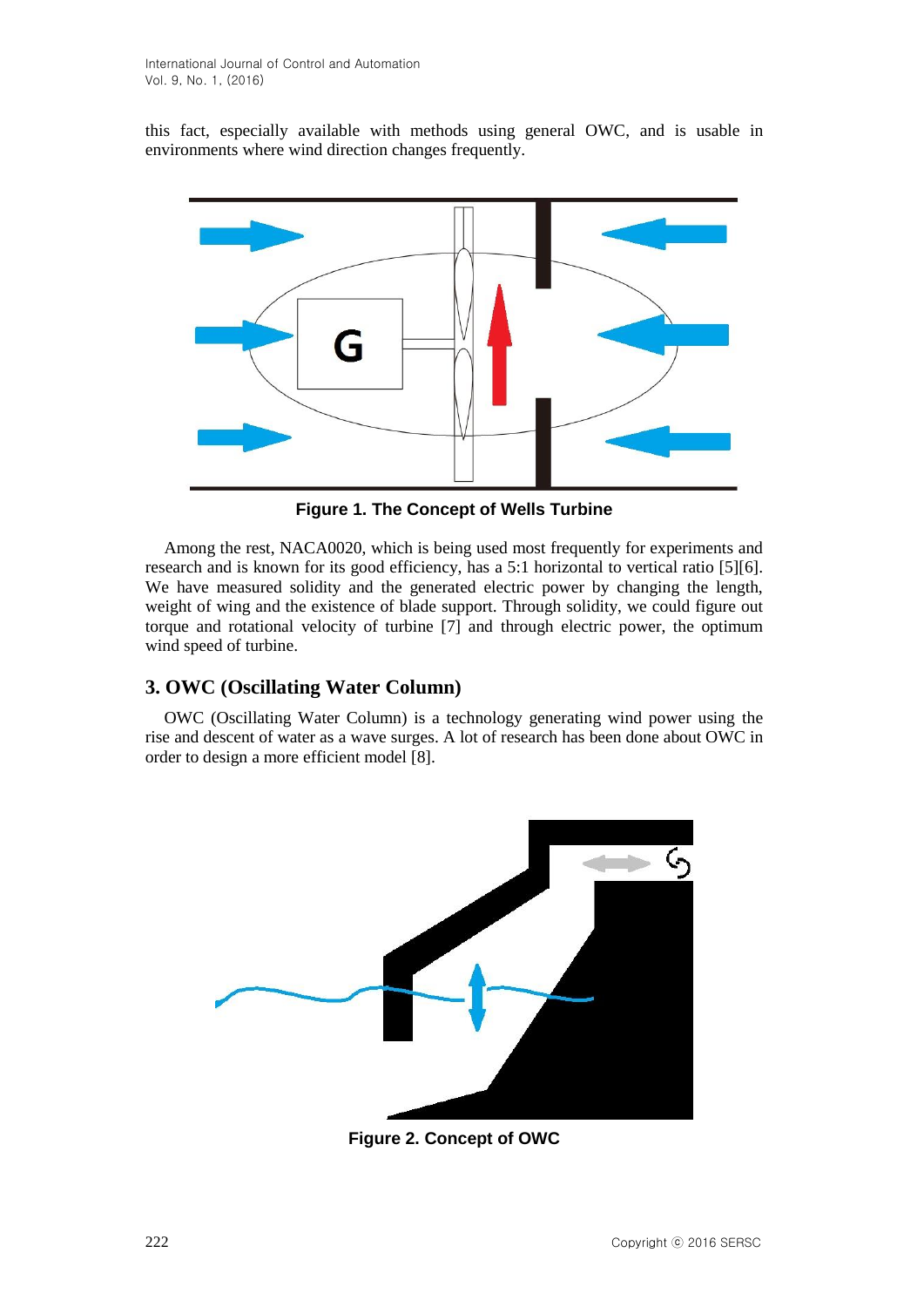The wind power generated by OWC keeps reversing its direction continuously [9]. For OWC, Darrieus turbine, Savonius turbine, and Wells turbine is used as they rotate regardless of wind direction. More significantly, it is closely related to Wells turbine because Savonius turbine has high air resistance when rotating and Darrieus turbine takes a while to rotate with speed. For these points, Wells turbine is most frequently used for OWC model.

## **3. Experiments and Analysis**

The experiment was separated into two types, Wells turbine and OWC. In an experiment of Wells turbine, the amount of generated electricity according to tip to hub ratio and the difference made by the presence of support was analyzed.

In an experiment of OWC, the wind speed according to the wave height was measured.

#### **3.1. Wells Turbine Test**

In the experiment, blades with two different conditions were used. The common conditions were the number of blades, which were eight, and the total 12cm tip Wells turbine. We compared the turbine of 3:1 tip to hub ratio with the turbine of 2:1 tip to hub ratio. The configuration specifications of the two experimental turbines are given below in table 1. Additionally, experiments were done with and without the presence of blade support.

**Table 1. The Configuration Specification of Two Experimental Turbines**

| Tip to hub<br>ratio | hub | tip  | blade<br>width $(C)$ | weight | solidity |
|---------------------|-----|------|----------------------|--------|----------|
| 3:1                 | 4cm | 12cm | 1.657cm              | 16.04g | 0.53     |
| 2:1                 | 6cm | 12cm | 2.485cm              | 32.19g |          |



**Figure 3. Testing Generated Voltage with the Load Resistance**

Like Figure 3, we measured the voltage of every load resistance in order to test electric power of Wells turbine. The experiment was done with a circulator. The wind speed straight from the circulator was 6m/s and the wind speed to blade was measured as 4.7m/s. We were able to verify the difference in voltage and electric power as resistance changed. As seen in Figures 4 and 5, the 3:1 tip to hub ratio turbine showed a rapid increase in voltage from .7V to 3.6V in the load resistance range of 200 $\Omega$  to 250 $\Omega$ .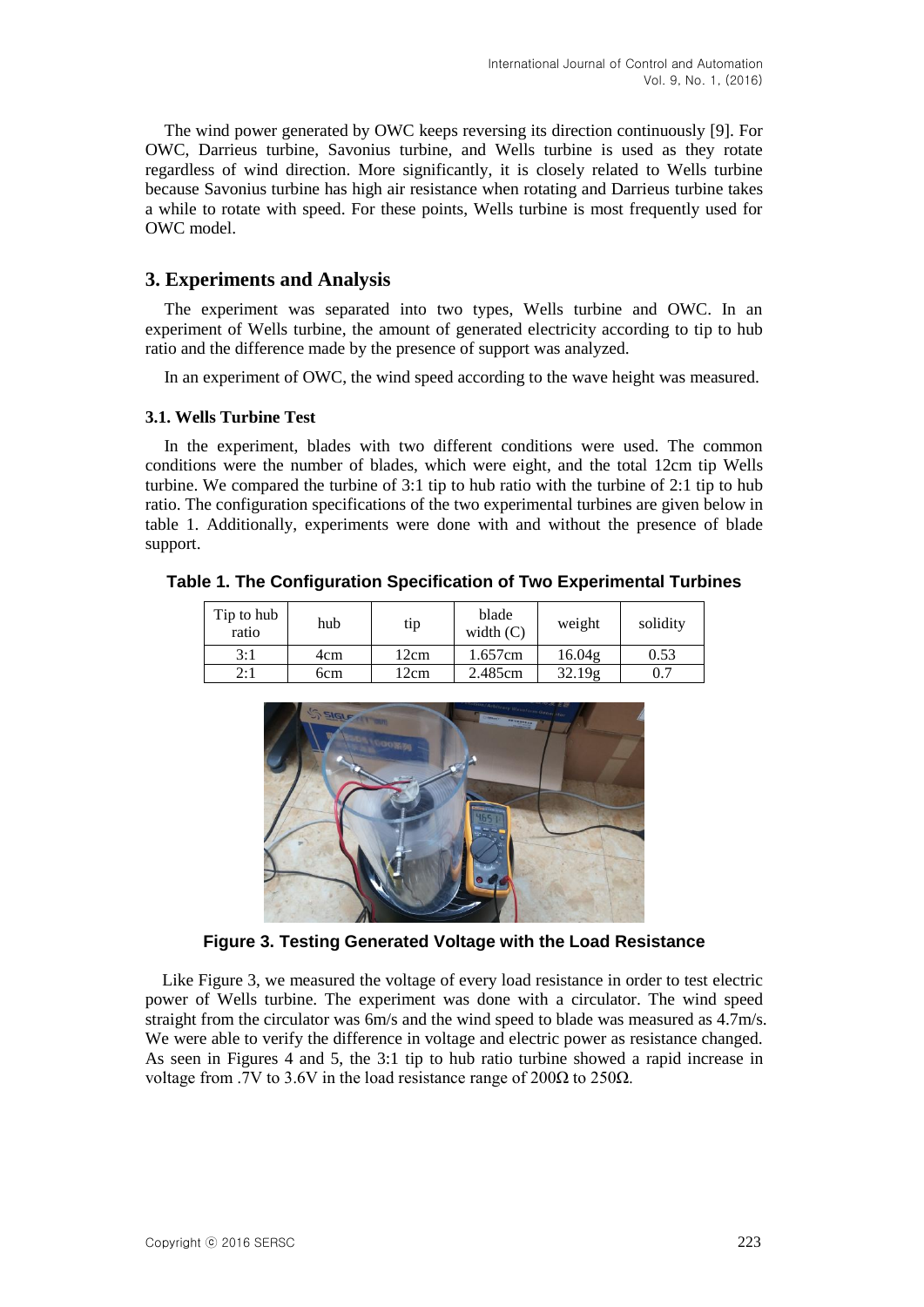

**Figure. 4 Generated Voltage with the Load Resistance in Case of 3:1 Wells Turbine**

The maximum electric power was 52.272mW, when the load resistance was 300Ω.



**Figure 5. Generated Power with the Load Resistance in Case of 3:1 Wells Turbine**

The 2:1 tip to hub ratio turbine seen in Figures 6 and 7 showed a stable increase of voltage overall compared to 3:1 turbine. Also, there was no more increase of voltage as it showed a peak at  $400\Omega$ 



**Figure 6. Generated Voltage with the Load Resistance in Case of 2:1 Wells Turbine**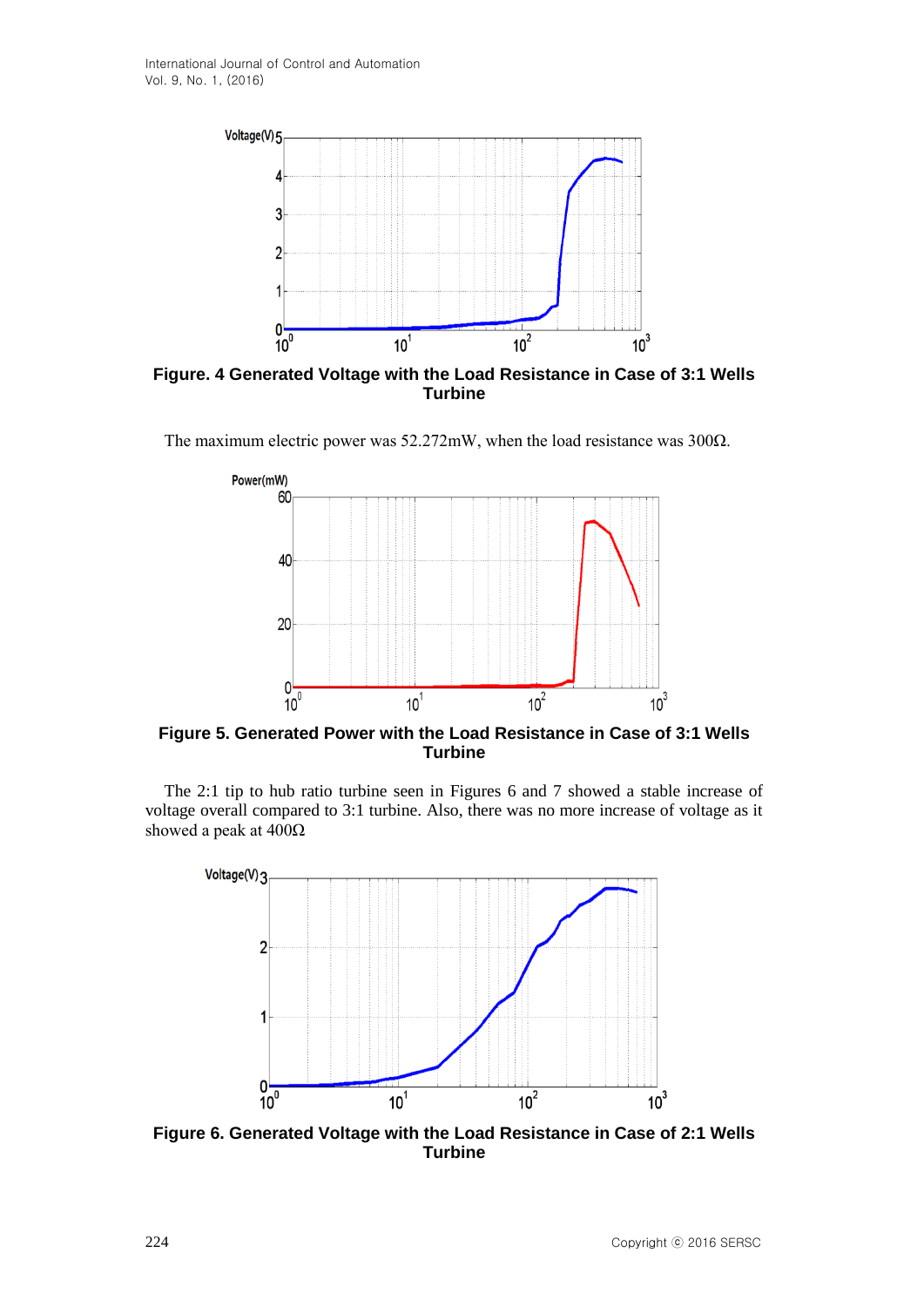The electric power was  $34.289$ mW maximum when the load resistance was 120 $\Omega$ .



**Figure 7. Generated Power with the Load Resistance in Case of 2:1 Wells Turbine**

The results of the experiment are arranged in the table below.

|     | Peak power(mW) | Open MPPT load resistance( $\Omega$ ) |  |
|-----|----------------|---------------------------------------|--|
| 3:1 | 52.272         | 300                                   |  |
| 2:1 | 34.289         | 120                                   |  |

**Table 2. Peak Power of 3:1 and 2:1 Wells Turbine**



**Figure 8. Wells Turbine Support Test**

Without the load, both the 3:1 and 2:1 turbines each generated maximum 5V and 3.4V respectively. We progressed the test checking the effectiveness of blade support.

| Table 3. Time to Reach at Peak Power of 3:1 Wells Turbine |  |
|-----------------------------------------------------------|--|
|-----------------------------------------------------------|--|

| 3:1 wells turbine 5V reaching time (s) |    |    |    |  |
|----------------------------------------|----|----|----|--|
| Non-support                            | 23 |    |    |  |
| Support                                | 19 | 18 | 19 |  |

#### **Table 4. Time to Reach at Peak Power of 2:1 Wells Turbine**

| 2:1 wells turbine 3.4V reaching time (s) |    |    |    |    |
|------------------------------------------|----|----|----|----|
| Non-support                              | 28 | 29 | 29 | 28 |
| Support                                  | 22 | 20 | 20 |    |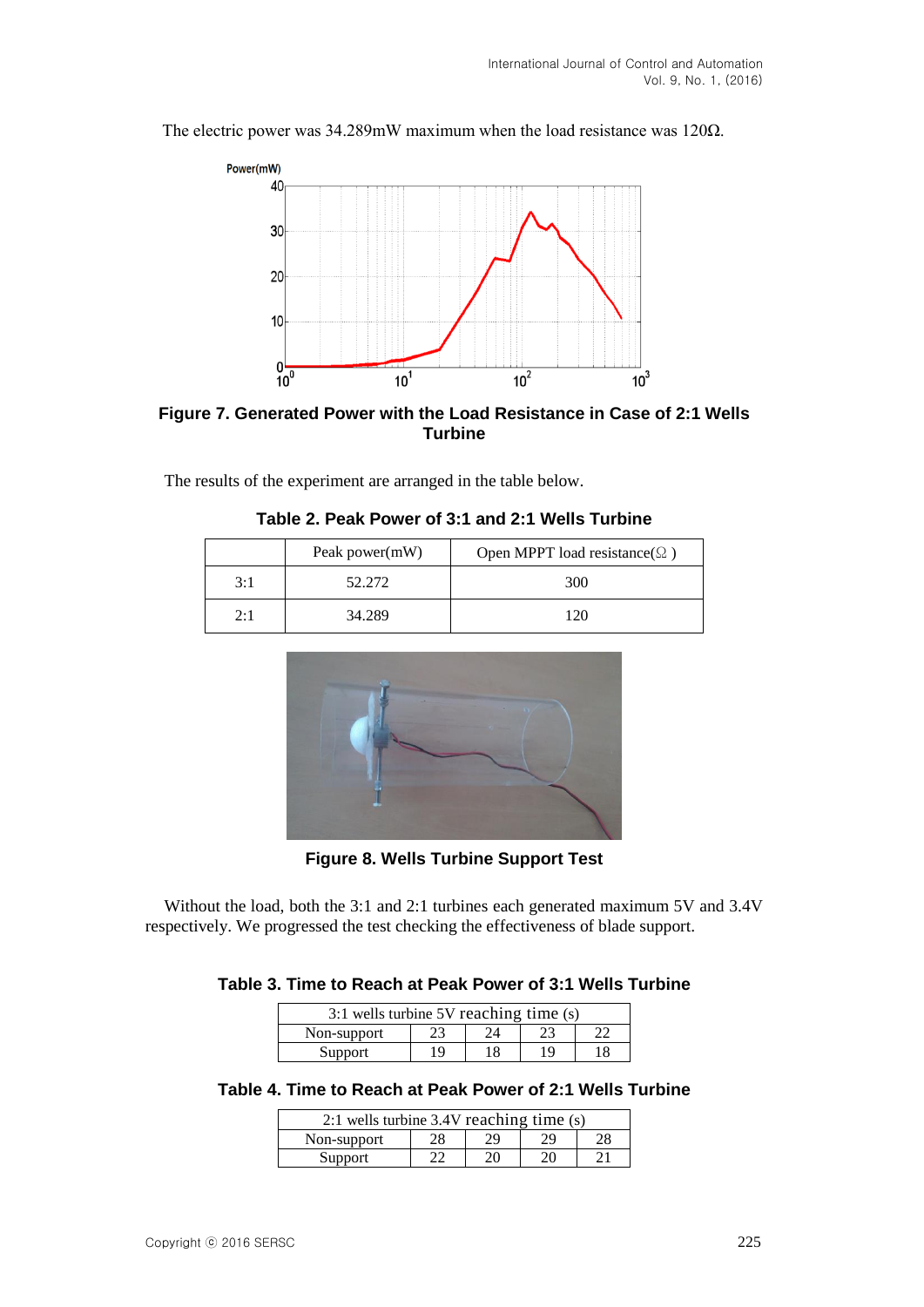As shown in table 3, in Non-support condition, the maximum electric power condition of the 3:1 turbine was reached in 23 seconds on average, while it took18.5 seconds on average to reach maximum power condition in support condition. In table 4, the 2:1 turbine reaches maximum power condition in Non-support condition on the average of 28.5 seconds, while it took an average of 20.75 seconds in support condition.

## **4.2. OWC Wind Speed Test**

The OWC wind speed experiment used OWC structures in conditions of A1's 600 cm2 area and A2's 28.26 cm2 area. The entire height is 50cm and width is 30 cm.

The experiment used a self-produced wave generator with the width of 180cm, length of 60cm, and height of 50cm that is shown is figure 9.



**Figure 9. Wave Generator**

Like figure 10, we have measured the wind speed for every wave height in order to test wind speed according to the OWC's wave height, and the wave height was generated from 2cm to 10cm.



**Figure 10. OWC Test**

The result is shown in table 5.

#### **Table 5. Wind Speed Changes According to Wave Height**

| Wave          | Front OWC        | <b>Back OWC</b>  | Wind speed         |
|---------------|------------------|------------------|--------------------|
| height        | Height of inside | Height of inside |                    |
|               | surface rise     | surface rise     |                    |
| $2 \sim 3$ Cm | $2 \, \text{Cm}$ | 1 Cm             | $0.5 \sim 2.4$ m/s |
| $4\neg$ 6Cm   | 3 Cm             | $2 \text{ Cm}$   | $2.8 - 5.1$ m/s    |
| $8\sim10$ Cm  | 8 Cm             | 6 Cm             | $5.4 - 9.8$ m/s    |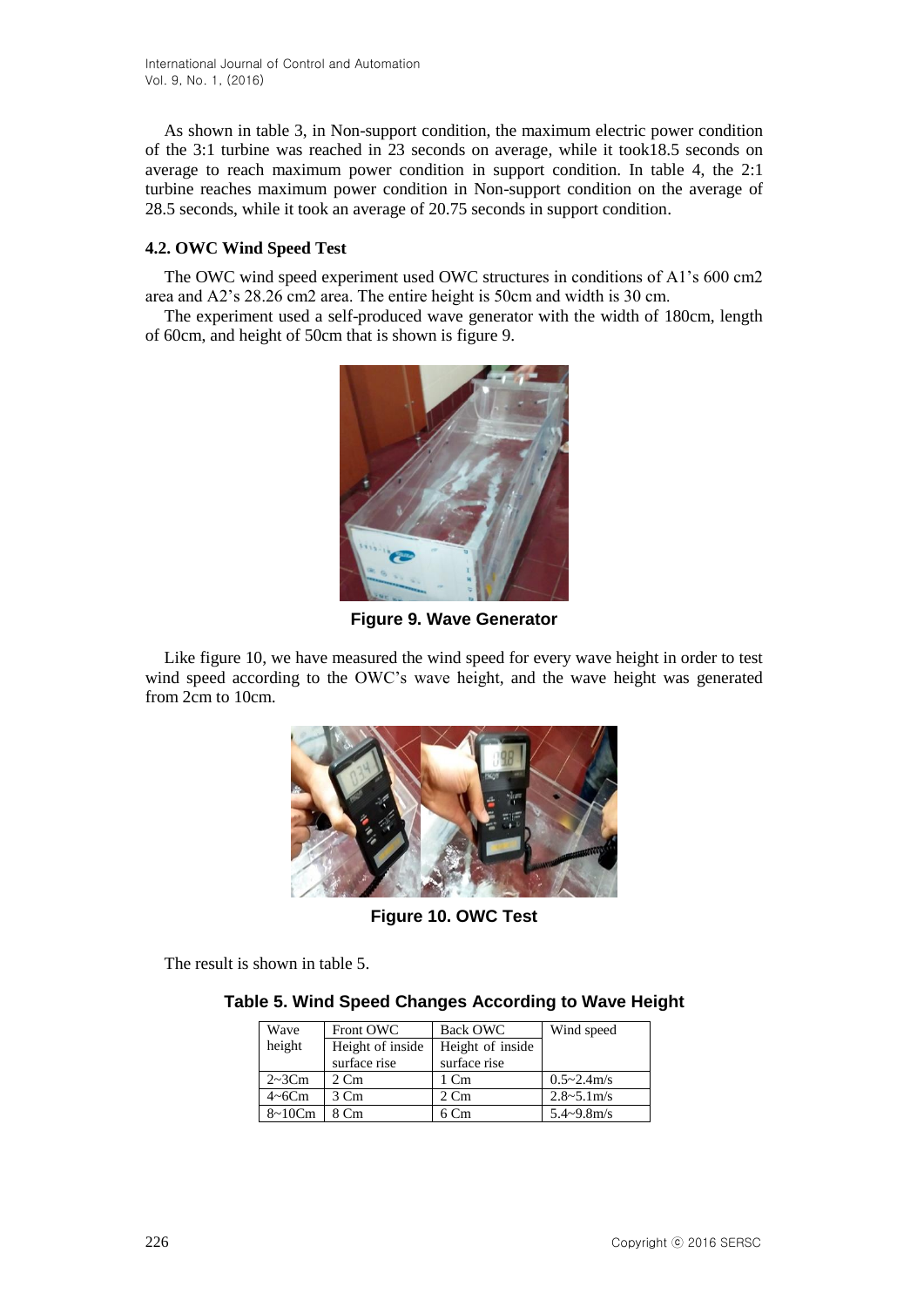Table 5 shows the wind speed difference according to the wave height that is generated from the wave generator. When the wave height was generated up to  $2\nu$ 3 cm, the surface rose by 2 cm in the front OWC and the wind speed was at its slowest at 0.5 m/s, and 2.4  $m/s$  at its fastest. When the wave height was generated up to  $8\nu$  m, the surface rose by 8 cm in the front OWC and the wind speed was at its lowest 5.4 m/s, and 9.8 m/s at its highest.

# **4. Application Plan**

Wells turbine's rotating speed and power changes, depending on the turbine's tip to hub ratio and the numbers of blades that were tested earlier. Based on this, the experiment may be executed with the difference in Wells turbine's number of blades.



**Figure 11. Closed OWC**

Figure 11 shows a closed type, offshore floating OWC. It is a unique idea composed of using a fixed amount of water inside a closed, double chambered rectangular device. The device is not separated fully and the chambers remain in fluid contact with each other through an aperture down the barrier. The idea was to use bidirectional turbines in a tunnel positioned at the upper portion of the chamber barrier, inside the device. Upon the arrival of waves, the device gets tilted and water inside the device moves from one chamber to the other while air moves in the reverse direction through the tunnel. The moving air rotates the turbine inside the tunnel and produces electricity through an electric generator. Wells turbine can be an efficient option to be used here as a bidirectional turbine in this application.



**Figure 12. The Study on Wells Turbine with OWC for Operation of Sensor Node [11]**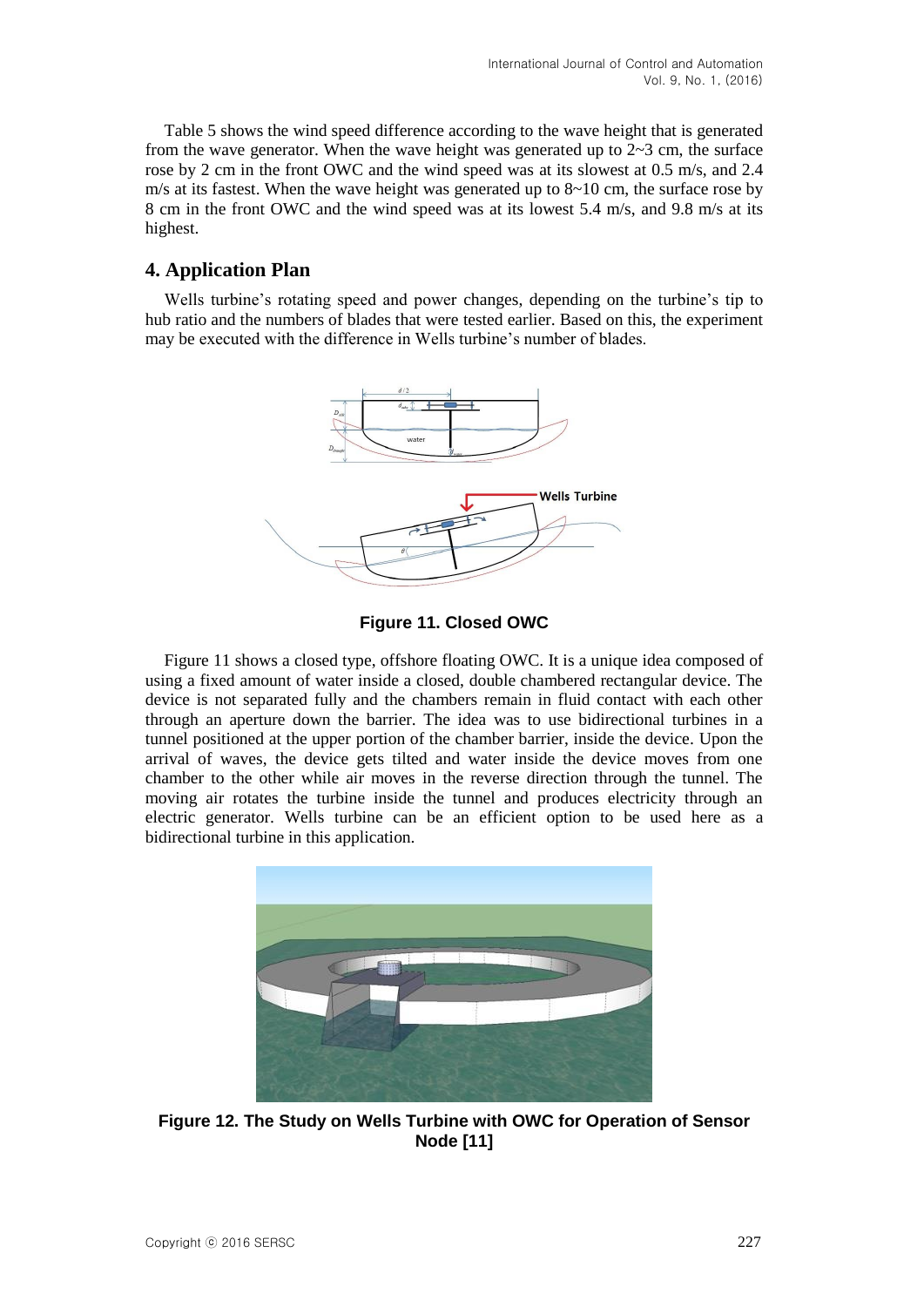Wells turbine also has a scope of application in classical OWC. Figure 12 shows an example of a floating OWC having an opening under the water level. This is a special case to apply in powering sensor nodes used in a floating fish farm. Like the closed OWC, this system also uses the same working principle and can use bidirectional turbines like Wells turbine in the upper smaller chamber to run an electric generator for generating electrical power.

## **5. Conclusions**

Between Wells turbines with the ratio of 3:1 and 2:1 each, the one with small solidity showed low voltage as the speed did not increase at low load resistance, however, the electric power was noticeably high as it rotated at a fast speed after 200  $\Omega$ . Conversely, the one with high solidity did not rotate fast but showed relatively high voltage at low load resistance compared to the 3:1 turbine. We could also confirm a steady increase of voltage. This confirms that the torque of 2:1 turbine is stronger than 3:1 turbine.

The most important part in the operation of sensor nodes is a stable electric power supply. Considering this condition, the 3:1 Wells turbine that showed a stable increase in electric power was chosen to be more appropriate between the 3:1 and 2:1 Wells turbine.

The factors that influence the generating power of the Wells turbine are wind speed, the turbine's tip to hub ratio, weight of the blade, the motor generator's efficiency, and housing.

The blade support decreases the blade's travel time by diverting the wind that is directly hitting hub to blade.

The OWC experiment ensured that our experiment using Wells turbine for electricity generation is a possible development strategy. The wind speed was generated higher than the calculated figure, which took loss rate into account and showed a possibility of stable electric power production once the wave continues.

Afterwards, for the operation of sensor nodes in a marine environment with difficulty in electric power supply, we plan to test by applying equipment using OWC and Wells turbine to a fish farm in an actual environment.

## **Acknowledgments**

This work was supported by the Industrial Strategic technology development pro-gram, 10041766, and the Development of energy management technologies with small capacity based on marine resources funded by the Ministry of Knowledge Economy (MKE, Korea).

## **References**

- [1] Y. D. Kim, K. Y. Hong, S. H. Shin, H. J. Ryu, S. H. Kim and J. Y. Park, "A Technical Trend Analysis on Wave Energy Converting Technology", Journal of Ships & Ocean Engineering, vol. 51, **(2011)**, pp. 73-80.
- [2] H. J. Cho, Y. Y. Cho, C. S. Shin and J. W. Park, "A Study on Renewable Energy Harvesting and Circuit Design Based on a Maximum Power Point", International Journal of Multimedia and Ubiquitous Engineering, vol. 8, no. 2, **(2013)**, pp.111-122.
- [3] Y. S. Lee, H. G. Kim, O. R. Chowdhury, C. S. Shin, Y. Y. Cho and J. W. Park, "The Study on Small Generator Structures using a Hydraulic Mechanism", The 2<sup>nd</sup> International Conference of Smart Media and Application, **(2013)**.
- [4] Wikipedia, http://en.wikipedia.org/wiki/Wells\_turbine.
- [5] T. W. Kim, S. S. Park, T. Setoguchi and M. Takao, "The Effect of Rotor Geometry on the Performance of a Wells Turbine for Wave Energy Conversion (Part II:The Suitable Choice of Blade Design Factors)", Journal of the Korean Solar Energy Society, vol. 23, no. 3, **(2003)**, pp. 55-61.
- [6] T. H. Kim, T. Setoguchi and H. D. Kim, "Effects of Blade Geometry on Performance of Wells Turbine for Wave Power Conversion", Proceedings of Spring Conference of the Korean Society of Mechanical Engineers, **(2002)**.
- [7] Wikipedia, http://en.wikipedia.org/wiki/Blade\_solidity.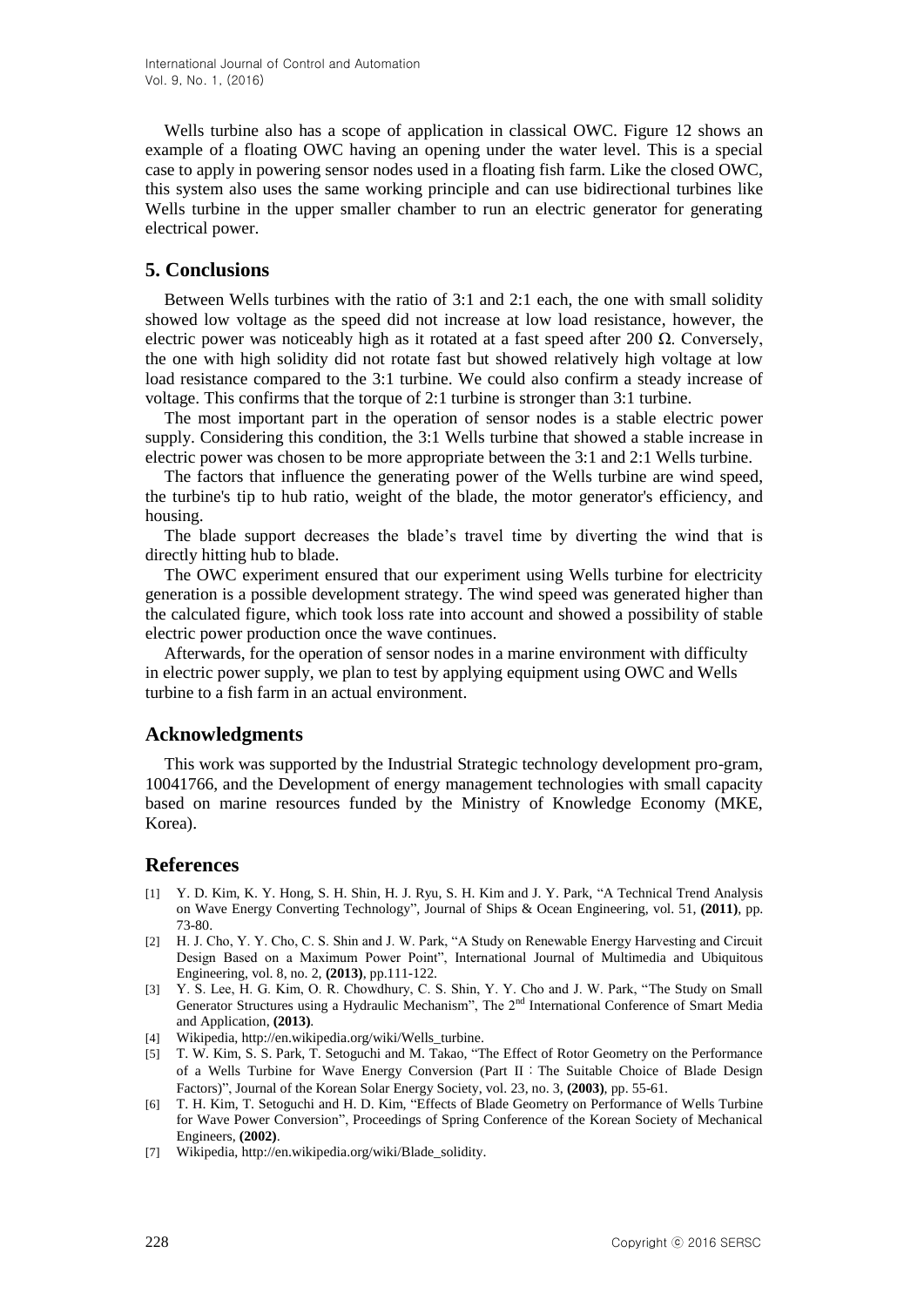- [8] W. C. Koo, M. H. Kim and Y. R. Choi, "Numerical Analysis of Chamber Flow and Wave Energy Conversion Efficiency of a Bottom-mounted Oscillating Water Column Wave Power Device", Journal of the Society of Naval Architects of Korea, vol. 47, no. 3, **(2010)**, pp. 388-397.
- [9] http://en.wikipedia.org/wiki/Oscillating\_Water\_Column.
- [10] O. R. Chowdhury, H. G. Kim, M. B. Lee, Y. S. Lee, C. S. Shin, Y. Y. Cho and J. W. Park, "A Novel Wave Energy Harvesting System for Ocean Sensor Network Applications", International Conference on Platform Technology and Service, **(2014)**.
- [11] O. R. Chowdhury, H. G. Kim, D. H. Park, C. S. Shin, Y. Y. Cho and J. W. Park, "A Study on Using OWC with Battery Storage for Providing Power to Sensor Nodes in a Fish Farm", The 5th FTRA International Conference on Computer Science and its Applications, **(2013)**.

#### **Authors**



**Yeongseok Lee**, He received his Bachelor's degree in Information & Communication Engineering from Sunchon National University in 2013. He is a Master's course student of Sunchon University. He is also a researcher of Go-Lab at Sunchon National University. His research focuses on Localization and renewable energy harvesting, and Embedded System and RFID/USN technologies.



**Hong-geun Kim**, He received his BS and MS degrees in Information & Communication Engineering from Sunchon National University in 2011 and 2013, respectively. Currently, he is a PhD student in Sunchon National University. His research focuses on Localization and renewable energy harvesting, and Embedded System and RFID/USN technologies.



**Olly Roy Chowdhury**, She received her BS and MS degrees in Applied Physics Electronics and Communication Engineering, University of Dhaka, Bangladesh in 2006 and 2007, respectively. She is an Assistant Professor of the Department of Physics and Mechanical Engineering in Patuakhali Science and Technology University, Bangladesh. Currently, she is a PhD student in Sunchon National University. Her research area is renewable energy harvesting.



**Yong-Yun Cho**, He received his PhD degree in Computer Engineering at Soongsil University. Currently, he is an assistant professor of the Department of Information & Communication Engineering in Sunchon National University. His main research interests include System Software, Embedded Software, and Ubiquitous Computing.



**Changsun Shin**, He received his PhD degree in Computer Engineering at Wonkwang University. Currently, he is an assistant professor of the Department of Information & Communication Engineering in Sunchon National University. His main research interests include Distributed Real-Time Computing, Distributed